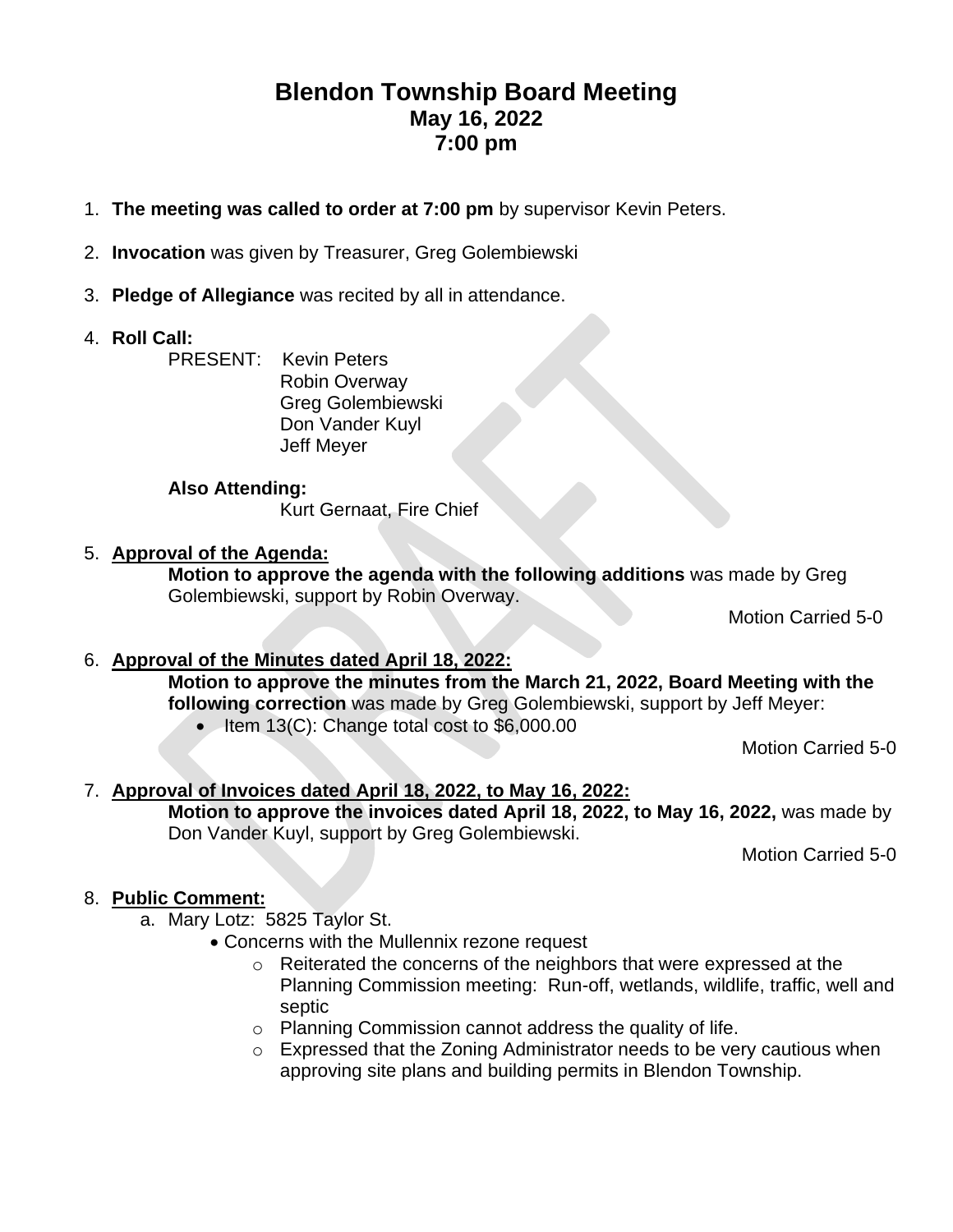- b. Colleen Kautenberg: 5885 Taylor St
	- Concerned about the Mullennix rezone request
		- o Concerned that builders get proper permits from DEQ and EGLE before building permits are issued if wetlands are involved.
		- o Questioned if there is a check system in place to make sure this happens.

#### 9. **Treasurer's Report:**

- a. As submitted
	- Summer Tax Roll being prepared
	- School taxes
	- Bank account conversion

#### 10. **Clerks Report:**

- a. Verbal
	- School Election 16.32% turnout
	- Fire Department Millage will appear on the August Ballot

### 11. **Supervisors Report:**

- a. Verbal
	- Many items worked on are the topics of the meeting in the packet.

#### 12. **Monthly Reports:**

- a. **Fire Department:** 
	- None
- b. **Ottawa County Sheriff:**
	- As Submitted
- c. **Building Permit Report:**
	- As Submitted
- d. **Building and Grounds Report:**
	- None
- e. **Preliminary Planning Commission Meeting Minutes:**
	- As Submitted
	- Highlighted by Jeff Meyer

#### 13.**New Business:**

## **a. Q & A with Dan Carlton:**

- Supervisor Peters introduced Mr. Carlton to the Board.
	- o Looking to use Mr. Carlton's expertise to consult Blendon Township in the following areas:
		- Water Infrastructure
		- Township Manager
	- o Supervisor Peters stated that he and Kurt Gernaat have met with both Allendale Township and Georgetown Township concerning water infrastructure.
		- Due to the large amounts of information and items that need to be completed, Blendon Township is looking for help in developing a long-term implementation plan.
- Mr. Carlton gave some introductory examples of what would need to be accomplished to begin development of a plan.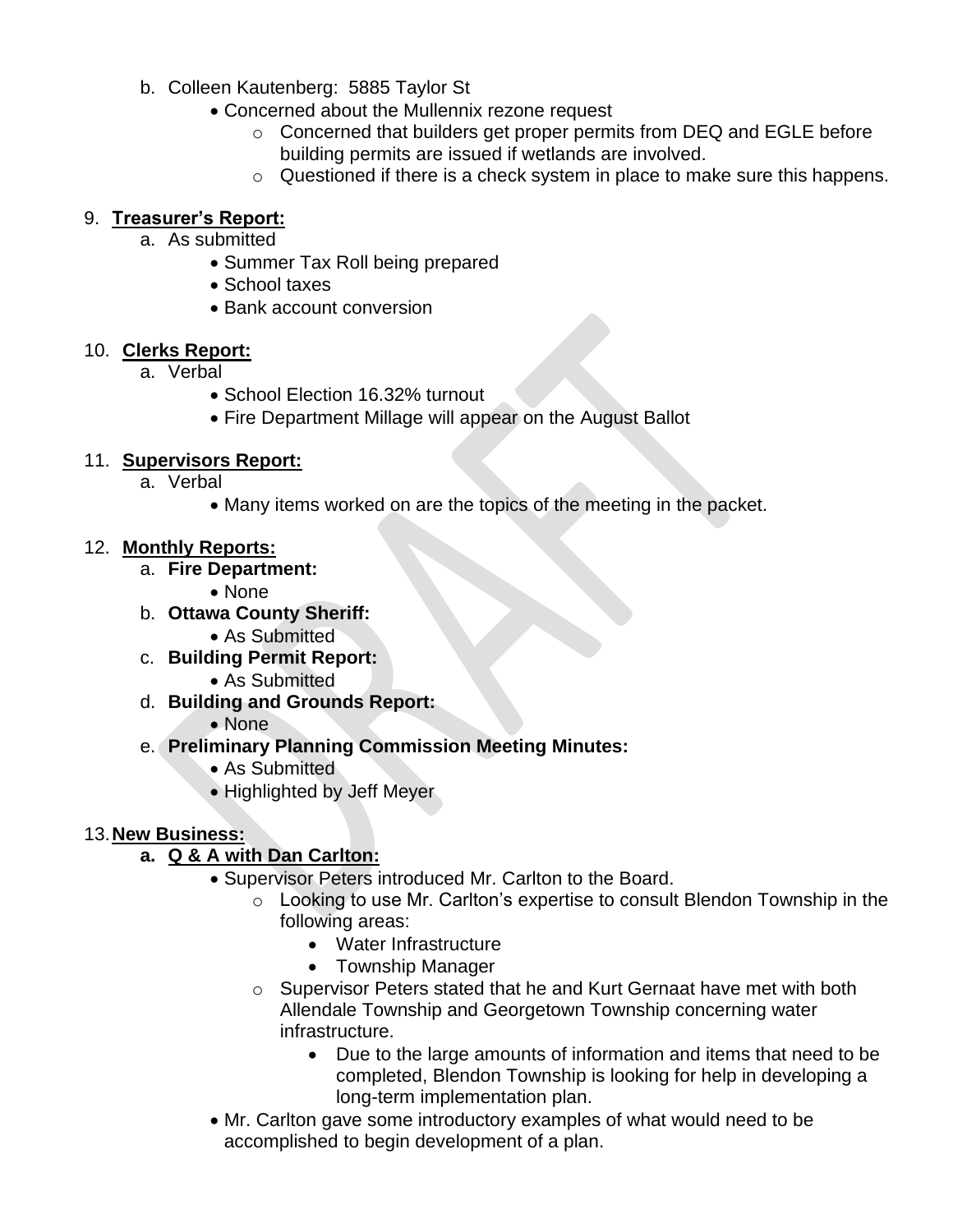- o Water Infrastructure:
	- Looking at servicing the current need or servicing future need?
	- How do we get there?
		- ➢ Planning Commission needs to look at the current and future zoning in order to dictate the water system that will be needed.
			- Where are we planning for highest density areas?
		- $\triangleright$  Designate a work group
			- How often should they meet
		- $\triangleright$  What is our timetable for implementation?
	- The township manager should be able to facilitate the planning and implementation and bear the load of the water infrastructure project.
- o Township Manager:
	- Mr. Carlton discussed the difference between a Manager and a Superintendent.
		- ➢ Manager's responsibilities are delegated by the Supervisor
		- $\triangleright$  Superintendent's responsibilities are delegated by the board.
		- ➢ With the potential for change on the Board every 4-years there becomes the lack of follow through on long-term projects.
		- ➢ Governance rules: become a policy making Board, govern with policy
			- Plan and policy developed and submitted to the Board by the manager.
		- Someone who knows and understands Blendon Township, its history, and its residents.
		- $\triangleright$  Salary range needs to accommodate the level of expertise that the Board would like to obtain.
	- Supervisor Peters stated that we are looking for help in the following areas:
		- $\triangleright$  Deciphering what the township needs are for a manager
		- $\triangleright$  Writing a job description
	- Discussion was had concerning if an ordinance or resolution should be written and what should happen with the current ordinance.
		- ➢ Supervisor Peters to contact township attorney, Jim Scales.
- o Salary Pay:
	- Consulting fee similar to an attorney.
	- Board will present Mr. Carlton with a proposal for what they would like done on a certain project.
		- ➢ Prior to any work being done, Mr. Carlton will prepare an estimate of the cost to consult on that project.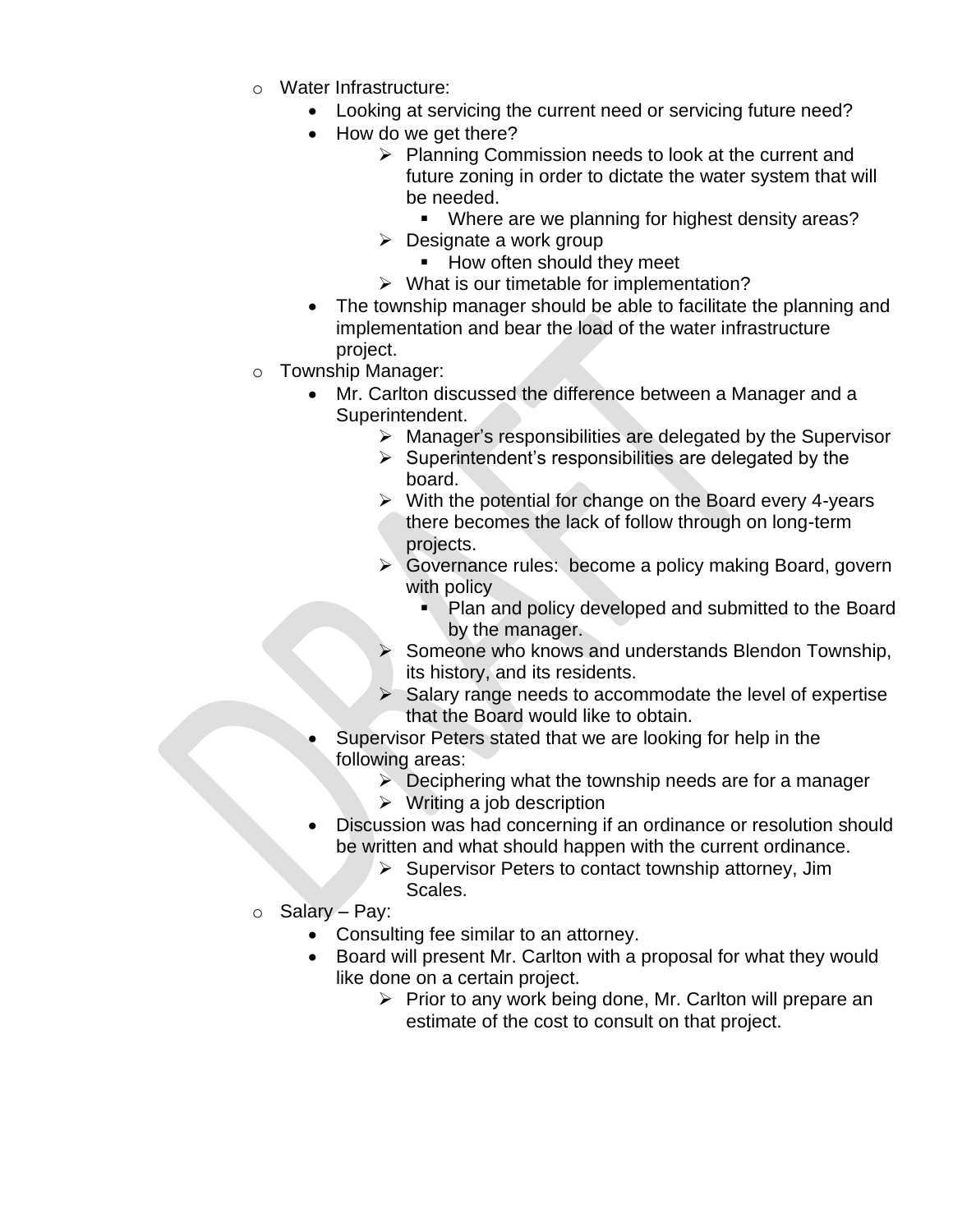## b. **Zoning Ordinance 2022-05.01:**

- Rezone Request
- $\bullet$  AG-R1
- Roger Mullennix
	- o 70-13-02-400-011
	- o 5987 Taylor St
- Applicant has 4 splits available whether the property is zoned AG or R1.
- Trustee Jeff Meyer highlighted the request
- Supervisor Peters addressed the concerns that were expressed in the public hearing.
- Mr. Mullennix was present and expressed his desire for flexibility in lot sizing.
	- o *Motion to approve the rezone of parcel #70-13-02-400-011 from AG to R1 was made by Don Vander Kuyl support by Kevin Peters.*
		- Roll Call: Yay: Peters, Overway, Golembiewski, Meyer, Vander Kuyl Nay:

Motion carried 5-0

## c. **Gravel Roads – Road Millage:**

- Supervisor Peters has received many complaints concerning the condition of the gravel roads
- Supervisor Peters and Kurt Gernaat met with Ottawa County Road Commission to discuss the condition of the gravel roads and what can be done to remedy the situation and the costs involved.
- Historically a road millage has been unsupported in Blendon Township.
	- o The amount of funds needed to re-gravel, re-pave, and maintain both the gravel and nonprimary paved roads could only be accomplished through a road millage.
- Discussion ensued among the Board concerning what our surrounding townships do and the number of mils they collect for road improvements.
	- o Feel that road millage proposals need to be a resident led initiative through petition to have it added to the ballot.
	- $\circ$  A resident has already contacted the office concerning starting a petition for a road millage.
- Supervisor Peters and Clerk Overway will contact the resident to see where she is in the process.

## d. **Health Insurance Pricing:**

- Supervisor Peters highlighted the proposal containing four different options. o All Board members felt that the required deductibles were too high.
- Supervisor Peters to obtain more options with lower deductibles.
- Board to decide:
	- o Do we also do an HSA?
	- o Will the Township contribute to the HSA?
	- o Will the Township pay a portion of the premium or deductible?
	- o Can we offer options?
	- $\circ$  Will there be an 'in lieu' offered if insurance is not taken?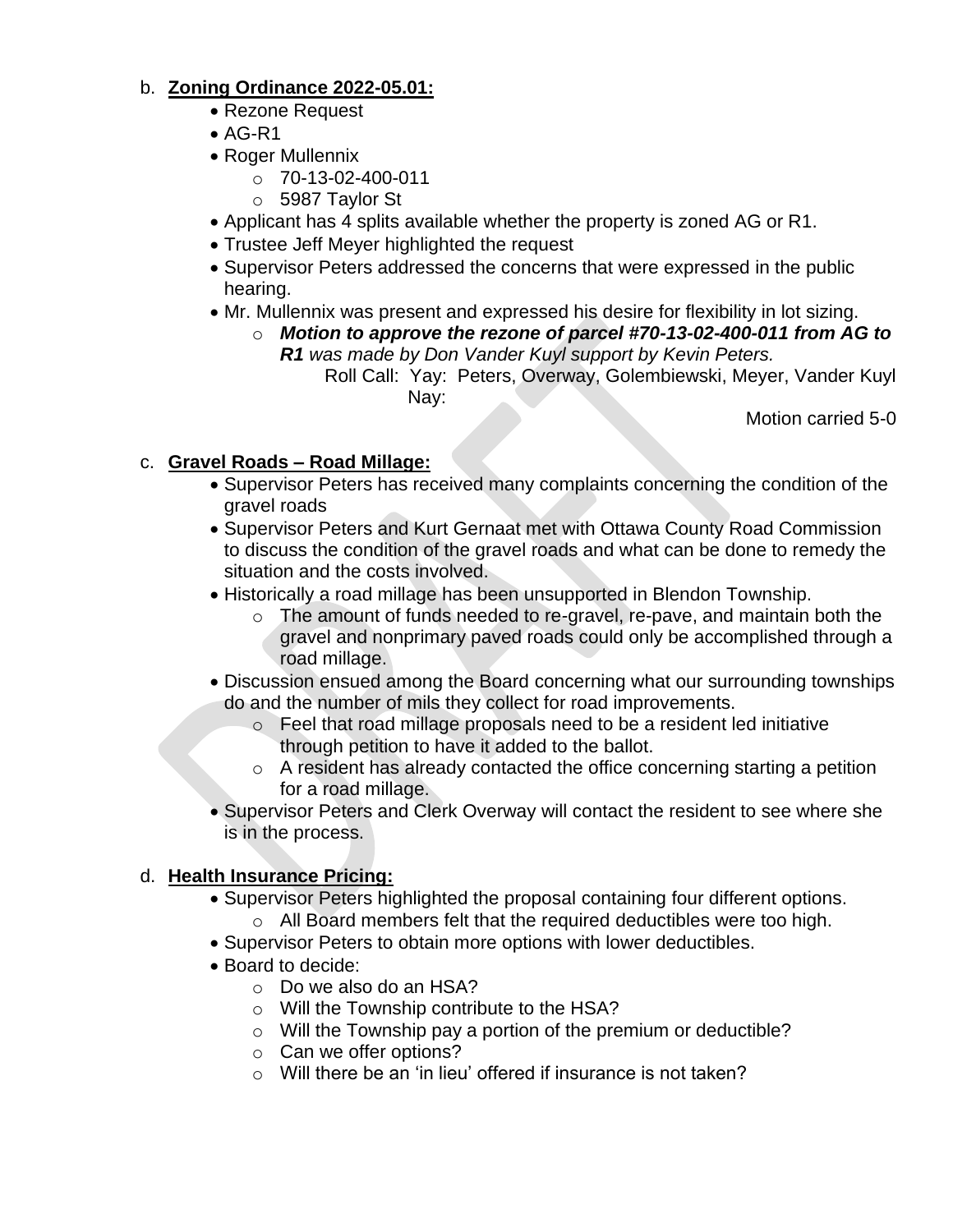### e. **Cemetery Cremation Vault:**

- Treasure Golembiewski highlighted the information that was received at the MTA Conference from Nelson Granite.
	- o Large monument vault that can house 48 urns.
	- o Think of as an investment
	- o Saves ground space
- Board feels this could potentially a great option as cremations become more prevalent.
- Cemetery Sexton, Alan Finnie, is working on a proposal for cremation vaults and locations in the cemetery. He will present to the Board before the next budget hearing.

## f. **Office Remodel Estimates:**

- Tina Vander Schuur presented the contactor estimates that were received for the Township Office for windows, carpet, painting, tile cleaning, and sliding bypass windows.
- The following bids were accepted as follows:
	- o *Motion to approve the estimate from Aaron DeYoung for \$8,940.00 for the removal, disposal and replacement of the windows was made by Don Vander Kuyl, support by Kevin Peters.*

Motion Carried 5-0

o *Motion to approve the estimate of Eric Brink for \$2,773.00 for the painting of the main office, 3 offices, kitchen all trim and doors was made by Don Vander Kuyl, support by Kevin Peters.*

Motion Carried 5-0

- o *Motion to approve the estimate from Carpet Bonanza for \$1,813.00 for the removal, disposal, purchase, and installation of carpet in the 3 offices was made by Kevin Peters, support by Robin Overway.* Motion Carried 5-0
- o *Motion to approve the estimate from Meyer Cleaning for \$320.00 to clean the tile in main office, kitchen, and both bathrooms was made by Don Vander Kuyl, support by Jeff Meyer.*

Motion Carried 5-0

• Tina will contact the contractors and manage the schedule of implementation for the remodel.

#### g. **Amendment to the Tax Levy:**

- Treasurer Golembiewski asked Tina Vander Schuur to explain the documents received.
	- o We received the 2022 Tax Rate Request contract containing the 2022 Levy Rates. At the time of our budget hearing for the 2022-2023 Fiscal Year Budget the rates we received from the Department of Equalization were estimates since the official rates had not yet been released.
	- o Due to the receipt of the final levy rates for 2022 Resolution 2022-03.01 must be amended to reflect the correct rates.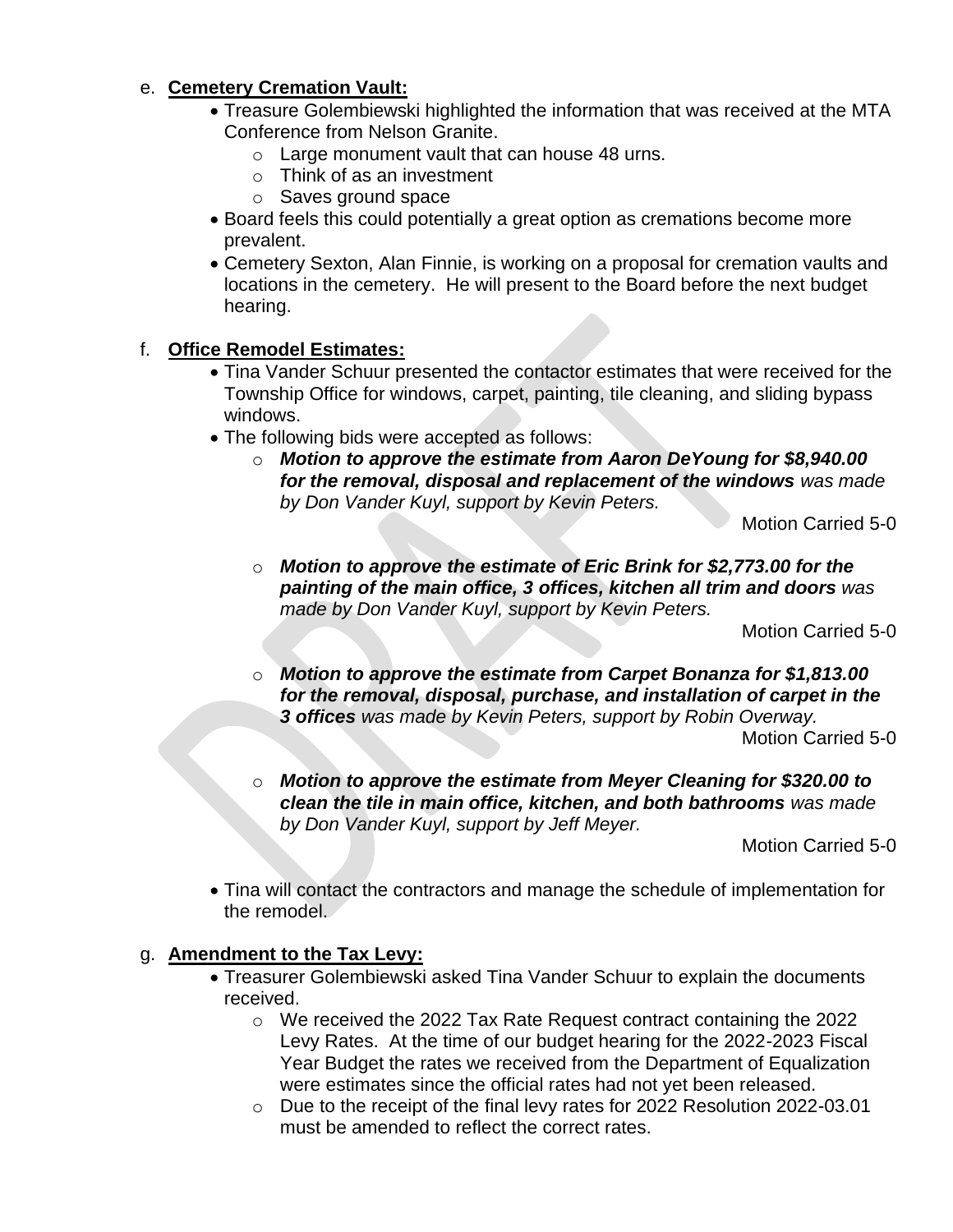- o *Motion to approve the following changes to Resolution 2022-03.01 was made by Greg Golembiewski, support by Don Vander Kuyl.*
	- *Taxable Values of all properties: \$364,636,519*
		- *Operating Levy Rate: 1.0016 change to 1.0020*
		-
		- *Library Levy Rate: was 0.2746 change to 0.2744*
		- *Fire Operating: was 1.6475 change to 1.6482*

Roll Call: Yay: Peters, Overway, Golembiewski, Meyers, Vander Kuyl

Nay:

Motion Carried 5-0

## h. **Resolution 2022-05.02**

- Budget Amendments to close out the 2021-2022 fiscal year.
- *Motion to approve the proposed budget amendments in Resolution 2022- 05.02 was made by Kevin Peters, support by Don Vander Kuyl.*
- Family has cremains of father, mother, and brother.
- Asking to sell the 2 full plots back and purchase 3 cremains plots.
- *Motion to approve the buy back of the 2 full plots was made by Don Vander Kuyl, support by Greg Golembiewski.*

Roll Call: Yay: Peters, Overway, Golembiewski, Meyers, Vander Kuyl

Nay:

Motion Carried 5-0

## 14.**Old and Ongoing Business:**

## a. **West Coast Cash:**

- In the April meeting the Board asked for clarification of what was determined at the January meeting for who would be receiving the employee appreciation compensation and the amount that was allocated in the 2022-23 budget.
- January 17, 2022, minutes state that all part-time and full-time hourly employees will receive West Coast Cash and a separate program will be created for the Fire Department.
	- o Motion carried 4-0
- In hindsight both Trustee Vander Kuyl and Treasurer Golembiewski feel that the appreciation should be equal across the board for all hourly employees including the Fire Department.
- Clerk Overway stated that the Fire Department has received a stipend from the ARPA funds for 2022 and feels that the Board should stay with the original decision for the 2022-23 budget year and discuss again around budget prep time.
- Supervisor Peters agrees with Clerk Overway.
- The Board decided to leave the original motion from January in place and revisit during the prep for the next budget.

## 15.**Opportunity for Public Comment:**

o None